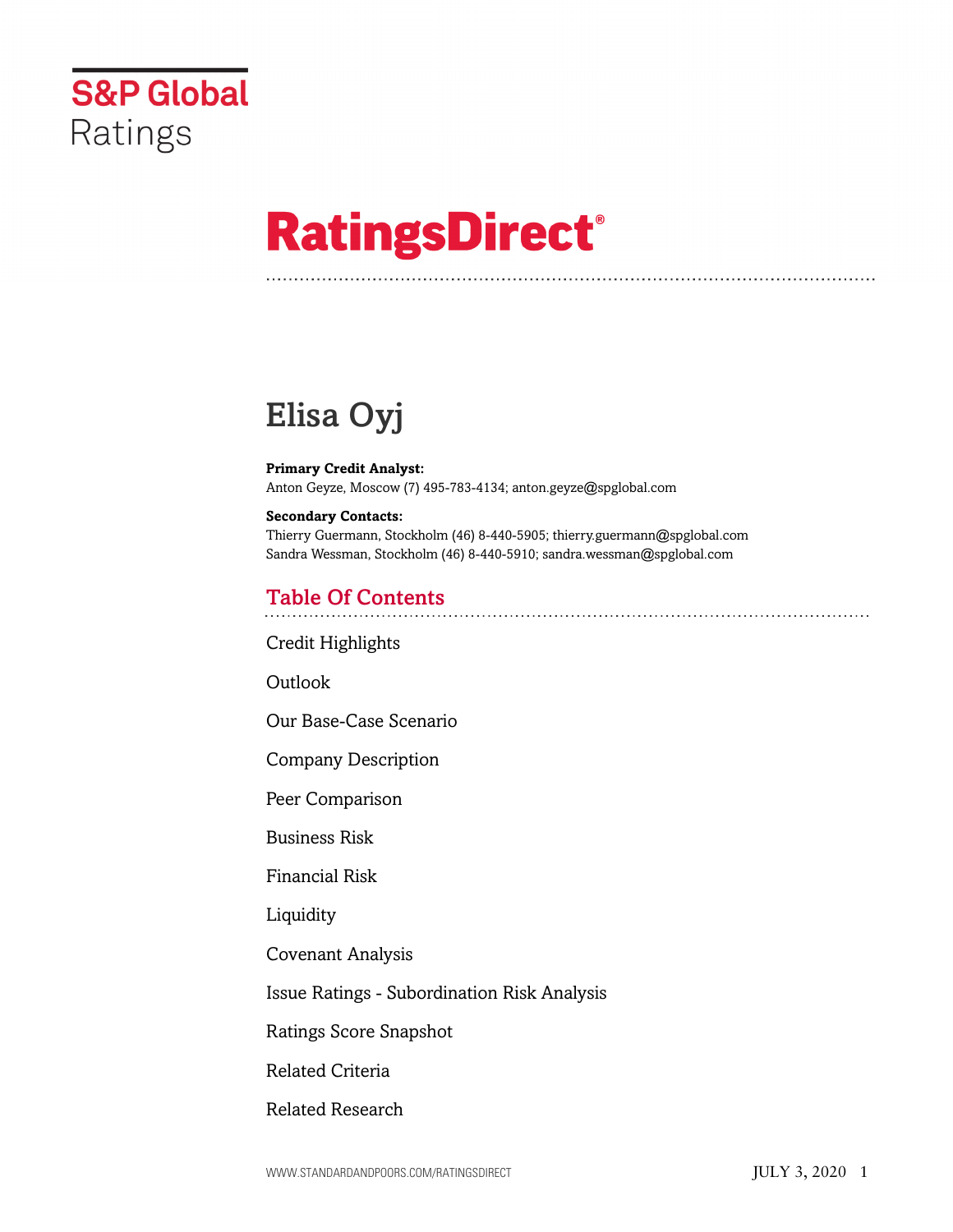## Elisa Oyj



## <span id="page-1-0"></span>Credit Highlights

| Overview                                                                                                                                                       |                                                                                                                                                           |
|----------------------------------------------------------------------------------------------------------------------------------------------------------------|-----------------------------------------------------------------------------------------------------------------------------------------------------------|
| <b>Key strengths</b>                                                                                                                                           | Key risks                                                                                                                                                 |
| Leading telecommunications operator in Finland, with a 37%<br>subscriber market share in mobile and 33% in fixed broadband as of<br>December 2019.             | Limited scale compared with many European peers, with annual<br>EBITDA of about €675 million-€700 million and a comparatively narrow<br>geographic focus. |
| Investments in mobile 4G and quickly expanding 5G network, support<br>the monetization of rising mobile data consumption.                                      | Intense competition in certain parts of the residential broadband and<br>business-to-business (B2B) segments.                                             |
| Overall stable competitive environment in the three-player Finnish<br>telecom market.                                                                          | Commercial paper maturing in less than 12 months typically constituting<br>10%-12% of total debt.                                                         |
| Conservative financial policy, targeting net debt to EBITDA of<br>1.5x-2.0x, translating into S&P Global Ratings-adjusted debt to<br>EBITDA of less than 2.0x. | Investment in fixed networks has been modest, which could lead to<br>higher capex if competitors offer higher fixed broadband speeds.                     |
| Relatively low capital expenditure (capex) of about 12% of sales,<br>leading to strong free operating cash flow (FOCF) of more than 30% of                     |                                                                                                                                                           |

debt.

*Elisa is the No.1 player in Finland, but the market remains saturated and competitive.* Elisa holds a leading 37% mobile subscriber market share, ahead of Telia (34%), and DNA (owned by Telenor, 28%). Still, Elisa has shown flat average revenue per user since 2017 (chart 1). S&P Global Ratings expects the Finnish mobile market to remain broadly stable in 2020. We forecast that Elisa's mobile service revenue growth will be about 1.0%-1.5% in 2020-2021 following 0.7% growth in 2019 and 2.5% in 2018. The Finnish mobile market has good quality networks and high saturation for mobile subscriptions. The three operators hold equal or very similar amounts of spectrum in all key bands, and both Elisa and DNA report 4G coverage spanning more than 99% of the population. However, Elisa has the widest spectrum availability among the three peers. Finland's subscription penetration (subscriptions/population) is the highest in the EU at above 150%, therefore the saturated market is leading to periods of intensifying competition and limits growth opportunities.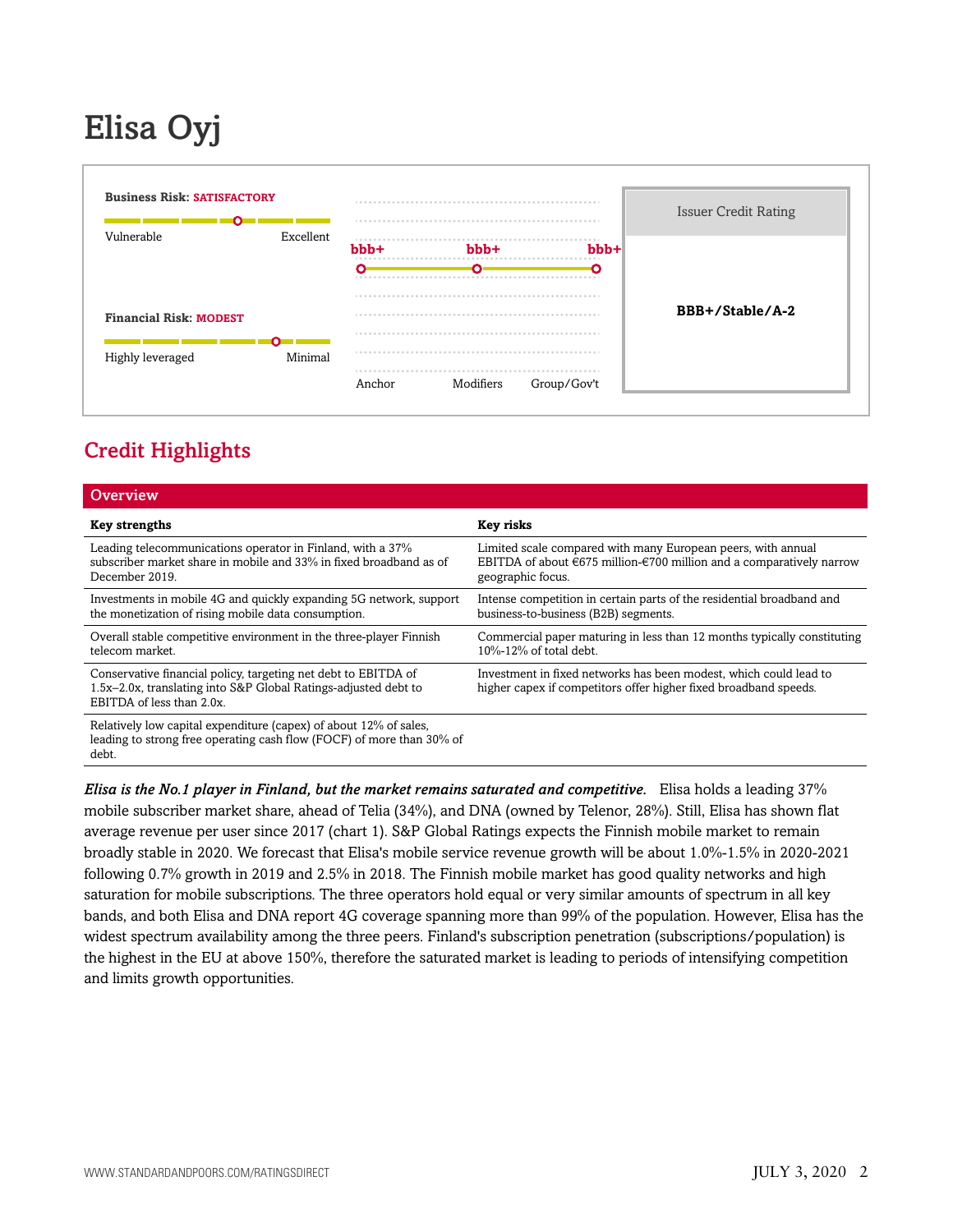#### **Chart 1**



#### Revenue Per User Has Been Flat In The Finnish Mobile Market For Several Years Postpaid average revenue per user

Source: Company Reports. Notes: DNA is now Telenor. Numbers are not fully comparable between operators due to disclosure differences Copyright © 2020 by Standard & Poor's Financial Services LLC. All rights reserved.

*We expect COVID-19 impact will be modest.* We believe companies like Elisa will perform with relative stability through the COVID-19 outbreak because of the telecom sector's low cyclicality and significant utility-like demand characteristics, which limit the correlation of its performance to macroeconomic conditions. However, we will continue to monitor Elisa's exposure to the situation, and cannot rule out revisions to our forecast due to: weaker trading conditions stemming from a deterioration in our macroeconomic and GDP expectations; directly affected revenue streams like roaming fees or equipment sales; and higher working capital from accelerated supplier payables or slower customer receivables collection. For more on our views regarding COVID-19 impacts on the telecom sector, please see our related commentary "COVID-19: EMEA Telecoms Will Prevail, But Not Completely Unscathed," published April 6, 2020.

*Successful rollout of 5G services in 2019 expected to be continued in 2020.* The 5G readiness built into Elisa's network enabled it to be one of the first companies in the world to launch a commercial 5G network, at the very beginning of the 2019. Elisa has launched its 5G network in 31 cities. In the capital area, Elisa has one of the largest 5G coverages in Europe, with hundreds of base stations and coverage for over 200,000 people. In fourth-quarter 2019, Elisa continued to serve customers as a 5G forerunner by introducing the 5G Fixed Wireless Access (FWA) service.

*Elisa has a conservative financial policy.* The company has a publicly defined net leverage (net debt to EBITDA) target of 1.5x-2.0x, which we expect it will continue to follow. Furthermore, management has indicated that if the company exceeds this, maybe due to an acquisition, it will not tolerate net leverage above 2.2x and will focus on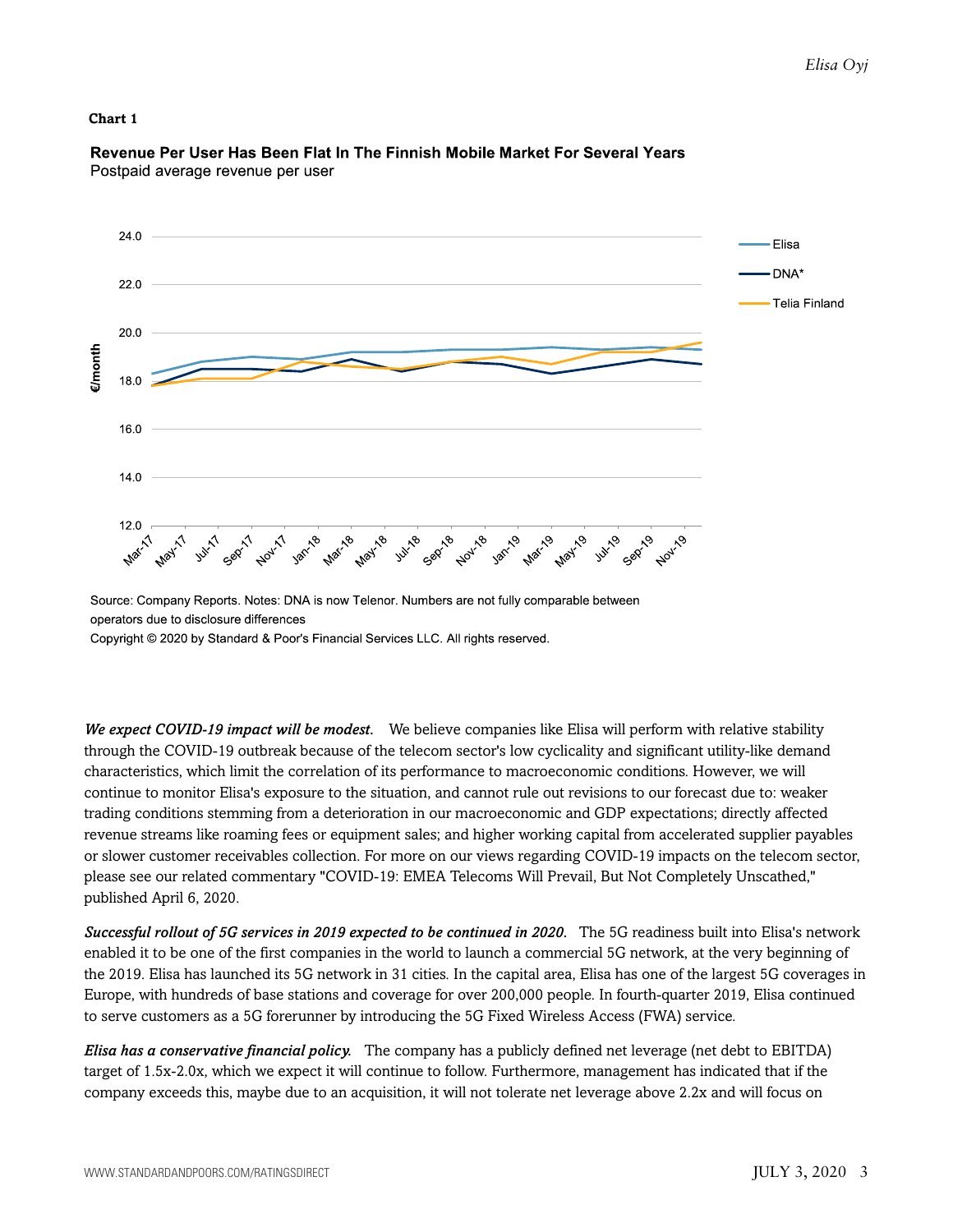<span id="page-3-0"></span>reducing leverage to the target. Elisa's reported net leverage target translates into adjusted leverage below 2.0x.

## **Outlook**

The stable outlook reflects our expectation that the company will report stable adjusted EBITDA margins of 36%-37% and revenue growth of 1.0%-1.5% in the next 12 months, mainly thanks to higher revenue from mobile and new digital services. We further anticipate that adjusted debt to EBITDA will be below 2.0x and FOCF to debt more than 30%.

#### Downside scenario

We could lower our ratings if Elisa's EBITDA or FOCF weakened, for example if intense competition caused a pronounced revenue decline or weaker margins, or if unexpected competitive developments forced Elisa to significantly step up its capex. We could also downgrade Elisa if its adjusted debt to EBITDA increased to 2.0x or higher, or adjusted FOCF to debt decreased toward 20% for a prolonged period, for instance due to debt-financed acquisitions or high shareholder returns.

#### Upside scenario

Rating upside is remote, given Elisa's limited scale and diversification and its financial policy, under which it targets net debt to EBITDA of 1.5x-2.0x.

## <span id="page-3-1"></span>Our Base-Case Scenario

#### Assumptions

- A recession in the wake of the COVID-19 pandemic, with eurozone real GDP declining by 7.8% in 2020 after increasing 1.2% in 2019, real GDP declining 6% in Finland in 2020 with rebound of 2.5% expected in 2021, after 1% growth in 2019, offset by demand for digital and information technology services in the B2B market.
- Finland's unemployment rate slightly increasing from 6.7% in 2019, limiting the upselling of better mobile plans and additional services such as internet protocol television (IPTV) in the business-to-consumer (B2C) segment. Some negative impact on the B2B segment due to macroeconomic pressure on small and midsize enterprises.
- Revenue remaining flat in 2020 and growth of about 1% in 2021, with increasing mobile service revenue and new digital services, offset by flat fixed broadband revenue and a continued decline in landline voice and B2B fixed connectivity revenue.
- A stable adjusted EBITDA margin of 36.0% in 2020, following 36.0% in 2019. This could potentially improve to 36.5% in 2021 and beyond enhanced by high-margin mobile service revenue growth and the increasing scale of new digital services.
- Capex to sales of 12% in 2020-2021, down from 12.6% in 2019.
- A dividend payout ratio of about 90% in 2020-2021, after 88.5% in 2019, given Elisa's stated financial policy of distributing 80%-100% of net profit.

#### Key Metrics

|                    | 2019A | 2020E                   | 2021E |
|--------------------|-------|-------------------------|-------|
| Debt to EBITDA (x) |       | 1.6 1.45-1.55 1.35-1.45 |       |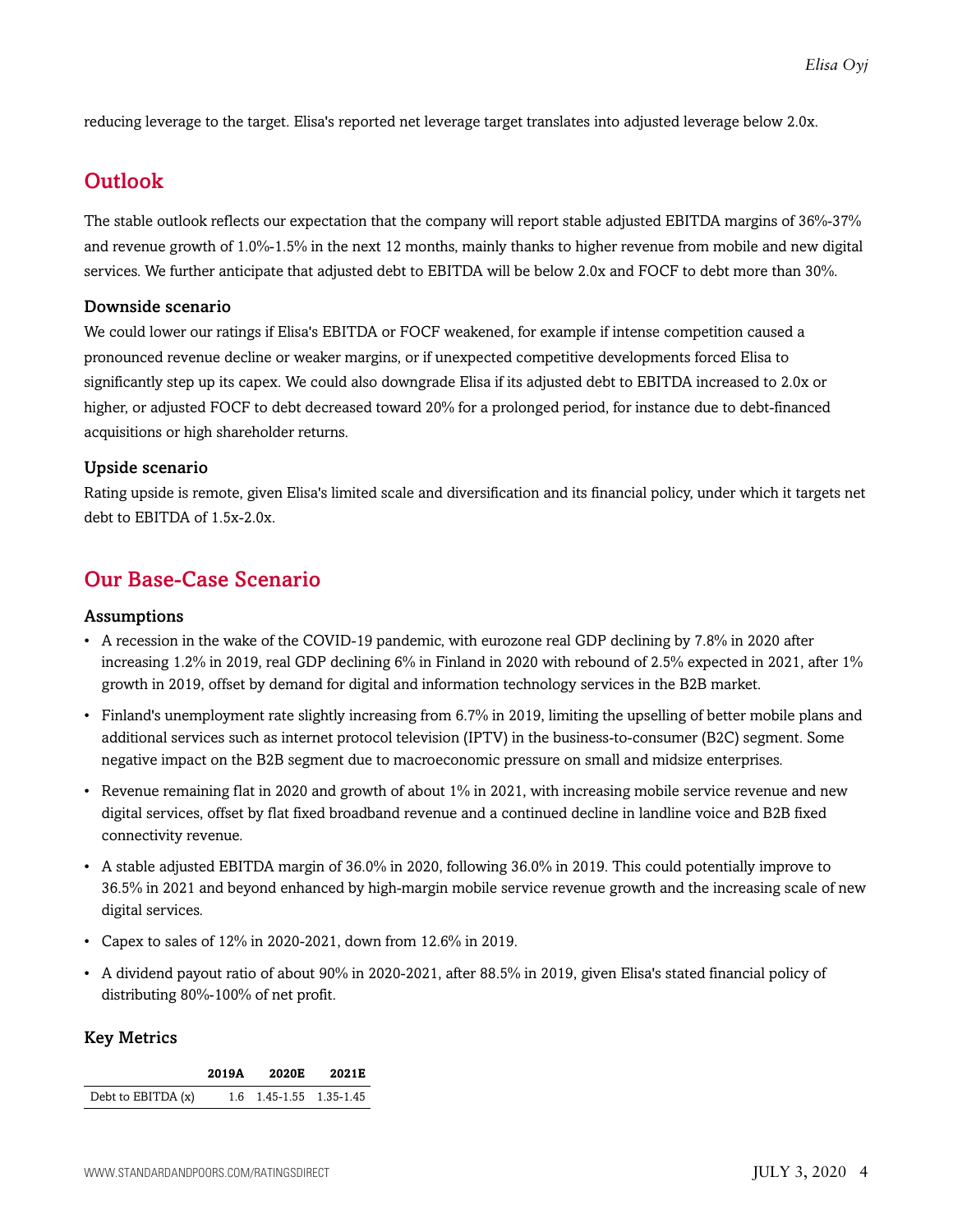|                       | 2019A | 2020E                    | 2021E |
|-----------------------|-------|--------------------------|-------|
| $FFO$ to debt $(\% )$ |       | 54.8 56.0-59.0 59.0-62.0 |       |
| FOCF to debt (%)      |       | 31.0 32.0-34.0 34.0-36.0 |       |

S&P Global Ratings-adjusted metrics, after captive finance adjustments where applicable. A--Actual. E--Estimate. FFO--Funds from operations. FOCF—Free operating cash flow.

*We expect revenue growth to be supported by higher demand for connectivity.* The number of fixed broadband and mobile subscriptions (excluding machine-to-machine SIM cards) is expected to remain fairly flat over the next two years. We think that the need for higher data consumption and potentially for higher-speed packages in the context of COVID-19-related social distancing will produce modest growth in mobile service revenue. At the same time, we believe that this could be partially offset by lower roaming revenues. In addition, we expect revenue growth from demand for the internet of things (IoT) and other digital services in the B2B segment. Revenue growth could also be balanced by a secular decline in traditional fixed network subscriptions and flat fixed broadband revenue, with the upselling of higher speeds to be constrained by intense competition in multi-dwelling units.

*Elisa's manageable capex should continue to support FOCF.* We expect the capex-to-sales ratio to remain at 12%, stemming from continued investments in the fixed broadband network, improvements in coverage and capacity in the mobile network, and continued 5G rollout. This will support strong FOCF, exceeding 25% of adjusted debt. However, we see a risk that increasing competition or shifting demand may lead to higher capex in the medium-to-long term if Elisa needs to ramp up deployment of fiber to the home or business (FTTH or FTTB). In our view, the risk is currently moderate, given current competitive conditions and demand patterns. In addition, Elisa is gradually upgrading its networks to higher speeds, and is able to serve 75% of its coverage area with fiber-to-the-curb or FTTH/FTTB connections.

## <span id="page-4-0"></span>Company Description

Elisa provides fixed and mobile telecom services to consumers and corporate customers in Finland. Along with connectivity services, the company offers information and communications technology and digital services in adjacent segments, such as IT security for enterprise clients or IPTV for consumers. At end-2019, Elisa had about 4.74 million mobile subscribers (of which about 91% are postpaid) and approximately 1.5 million fixed-line subscriptions, including 690,000 in broadband and 632,000 in cable-TV. In 2019, Elisa generated about 62.5% of its €1.84 billion revenue and 65% of its €668 million EBITDA from the provision of services to consumers, and the remainder from its corporate customer business.

## <span id="page-4-1"></span>Peer Comparison

| Table 1                                     |                                     |                                                              |             |        |  |  |  |
|---------------------------------------------|-------------------------------------|--------------------------------------------------------------|-------------|--------|--|--|--|
| <b>Elisa Oyj--Peer Comparison</b>           |                                     |                                                              |             |        |  |  |  |
| <b>Industry sector: Diversified telecom</b> |                                     |                                                              |             |        |  |  |  |
|                                             | Elisa Ovi                           | Telia Co. AB                                                 | Telenor ASA | Tele 2 |  |  |  |
| Ratings as of June 22, 2020                 |                                     | BBB+/Stable/A-2 BBB+/Stable/A-2 A-/Stable/A-2 BBB/Stable/A-2 |             |        |  |  |  |
|                                             | --Fiscal year ended Dec. 31, 2019-- |                                                              |             |        |  |  |  |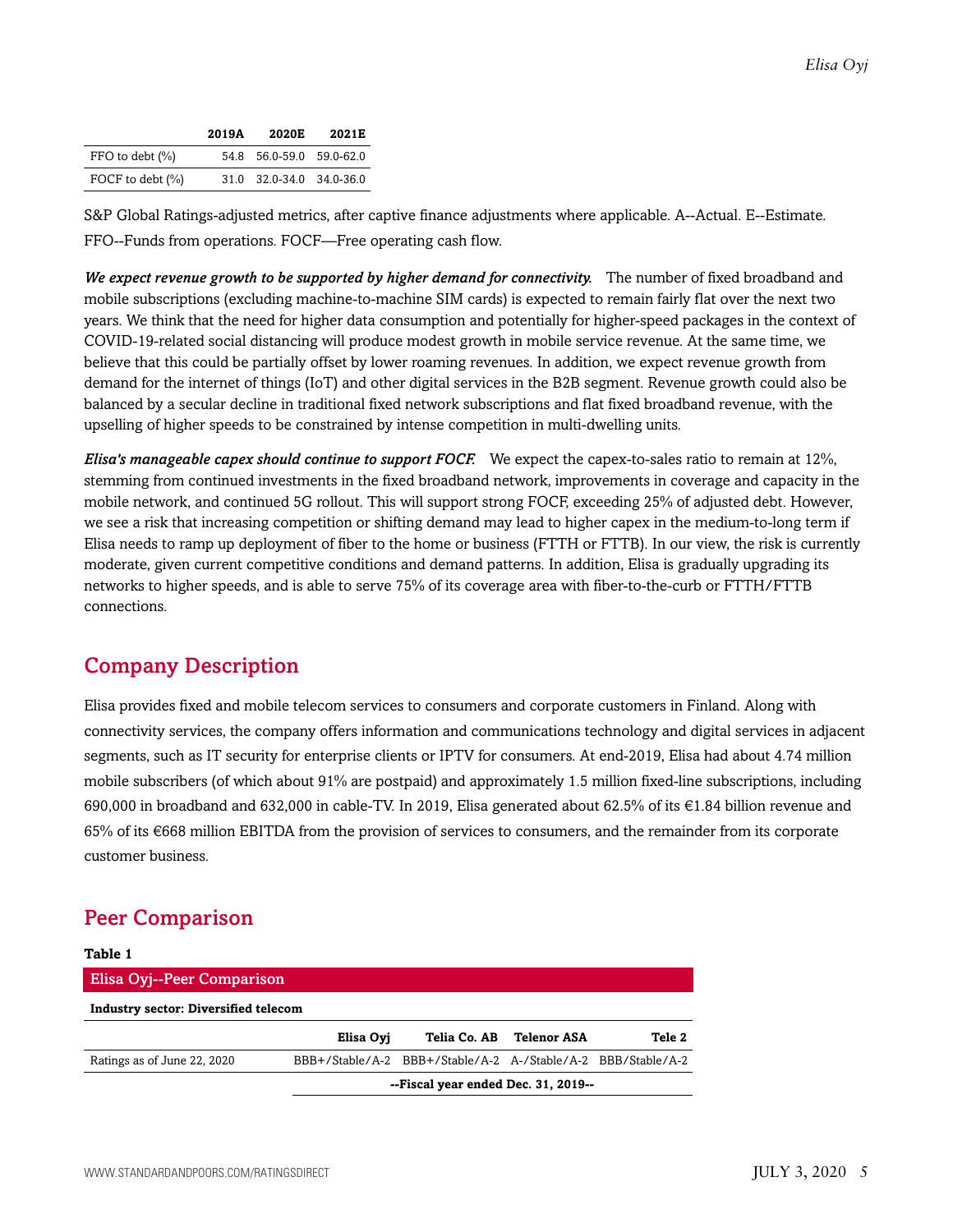#### **Table 1**

#### Elisa Oyj--Peer Comparison (cont.)

#### **Industry sector: Diversified telecom**

|                                    | Elisa Oyj | Telia Co. AB | <b>Telenor ASA</b> | Tele 2  |
|------------------------------------|-----------|--------------|--------------------|---------|
| $(mil. \epsilon)$                  |           |              |                    |         |
| Revenue                            | 1,843.5   | 8,200.1      | 11,522.2           | 2,638.4 |
| <b>EBITDA</b>                      | 663.0     | 2,913.0      | 5,135.0            | 945.6   |
| Funds from operations (FFO)        | 569.6     | 2,542.9      | 3,596.7            | 823.0   |
| Interest expense                   | 22.9      | 306.4        | 468.8              | 45.4    |
| Cash interest paid                 | 24.4      | 283.2        | 472.8              | 46.5    |
| Cash flow from operations          | 547.3     | 2,544.6      | 3,469.0            | 926.8   |
| Capital expenditure                | 225.0     | 1,440.0      | 2,228.7            | 344.4   |
| Free operating cash flow (FOCF)    | 322.3     | 1,104.6      | 1,240.4            | 582.4   |
| Discretionary cash flow (DCF)      | 42.7      | (330.1)      | (1,046.7)          | (99.9)  |
| Cash and short-term investments    | 52.0      | 583.4        | 1,381.5            | 42.7    |
| <b>Debt</b>                        | 1,211.1   | 9,250.6      | 14,053.0           | 2,965.0 |
| Equity                             | 1,150.3   | 9,577.2      | 4,393.3            | 3,320.1 |
| <b>Adjusted ratios</b>             |           |              |                    |         |
| EBITDA margin (%)                  | 36.0      | 35.5         | 44.6               | 35.8    |
| Return on capital (%)              | 17.2      | 6.8          | 16.1               | 6.6     |
| EBITDA interest coverage (x)       | 29.0      | 9.5          | 11.0               | 20.8    |
| FFO cash interest coverage (x)     | 24.3      | 10.0         | 8.6                | 18.7    |
| Debt/EBITDA (x)                    | 1.8       | 3.2          | 2.7                | 3.1     |
| FFO/debt (%)                       | 47.0      | 27.5         | 25.6               | 27.8    |
| Cash flow from operations/debt (%) | 45.2      | 27.5         | 24.7               | 31.3    |
| FOCF/debt (%)                      | 26.6      | 11.9         | 8.8                | 19.6    |
| $DCF/debt$ (%)                     | 3.5       | (3.6)        | (7.4)              | (3.4)   |

Our rating on Elisa is on par with that on Telia and the stand-alone credit quality of Telenor, reflecting Telia's and Telenor's much larger scale and geographic diversity but Elisa's stronger credit metrics.

## <span id="page-5-0"></span>Business Risk

Elisa has leading positions in the Finnish mobile and broadband markets, which have relatively stable structures but intermittently intense competition. Despite its small geographic footprint, Elisa is No. 1 in the three-player Finnish mobile market with a 37% market share and 33% in the more fragmented fixed broadband market). Although intense competition exists in certain pockets of the fixed broadband market, such as for multi-dwelling units, overall competitive dynamics remain relatively stable. This is partly because the three main players' broadband networks are regionally concentrated and have limited overlap, and incentives for operators to poach customers from outside their footprint have so far been limited.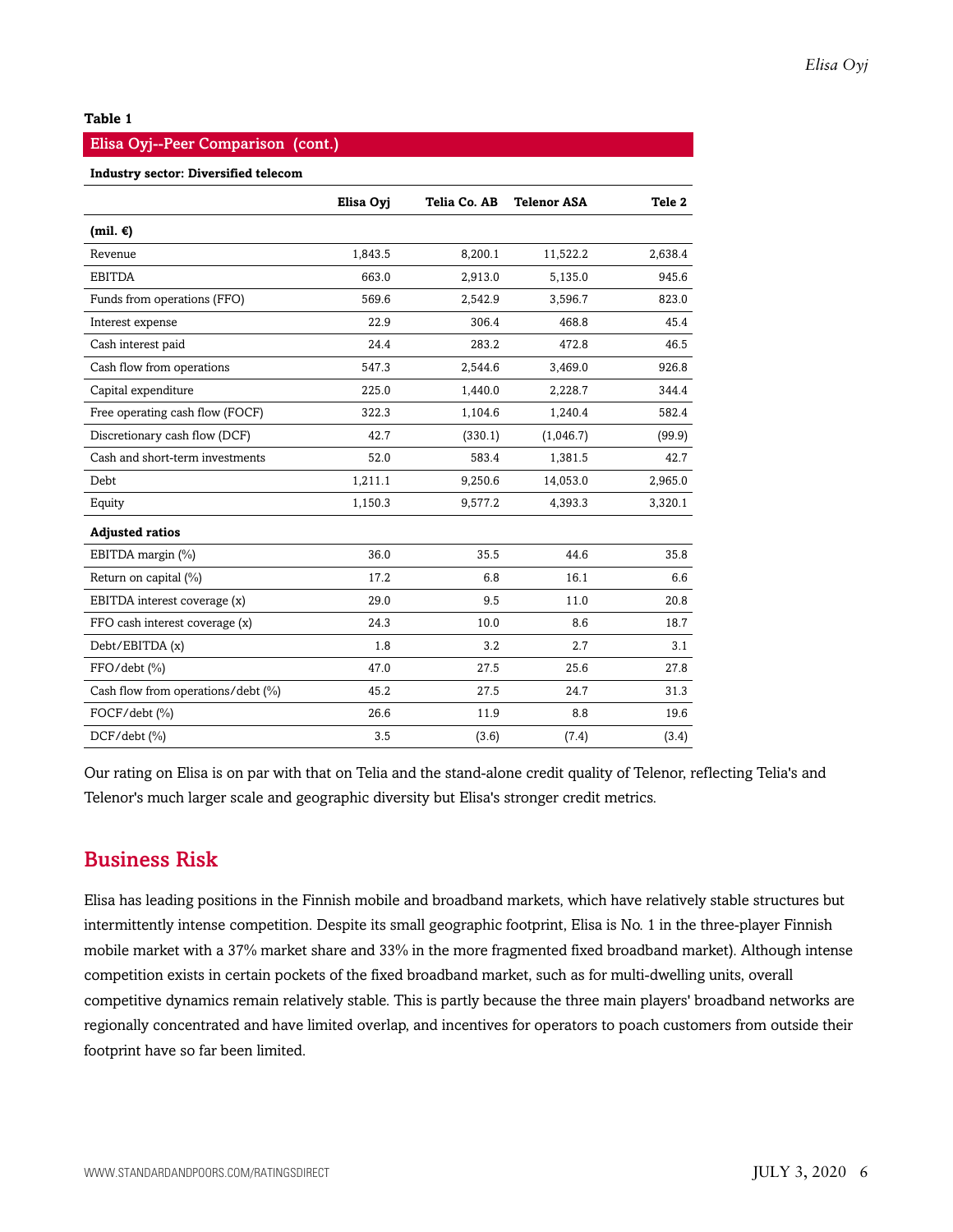#### **Chart 2**



Elisa Has A Leading Position In The Stable Finnish Fixed-Line Market Subscriber market share

In addition to telecom, Elisa provides several other digital services, such as IPTV, cloud—based IT, videoconferencing, and IoT. Elisa is looking to expand its portfolio of adjacent products, since these are an important contributor to growth.

## <span id="page-6-0"></span>Financial Risk

Elisa displays a conservative leverage policy and solid FOCF generation, in our view. Furthermore, we regard Elisa's capex pattern as fairly stable and predictable at this stage, with a moderate risk of unexpected and significant medium-term deviations from its targeted capex-to-sales ratio of 12%, which the company has adhered to for many years and forecasts for 2020-2021. This supports good FOCF generation that compares favorably with peers in the European telecom sector.

#### Financial summary

Notes: DNA is now Telenor. Source: Traficom. Copyright © 2020 by Standard & Poor's Financial Services LLC. All rights reserved.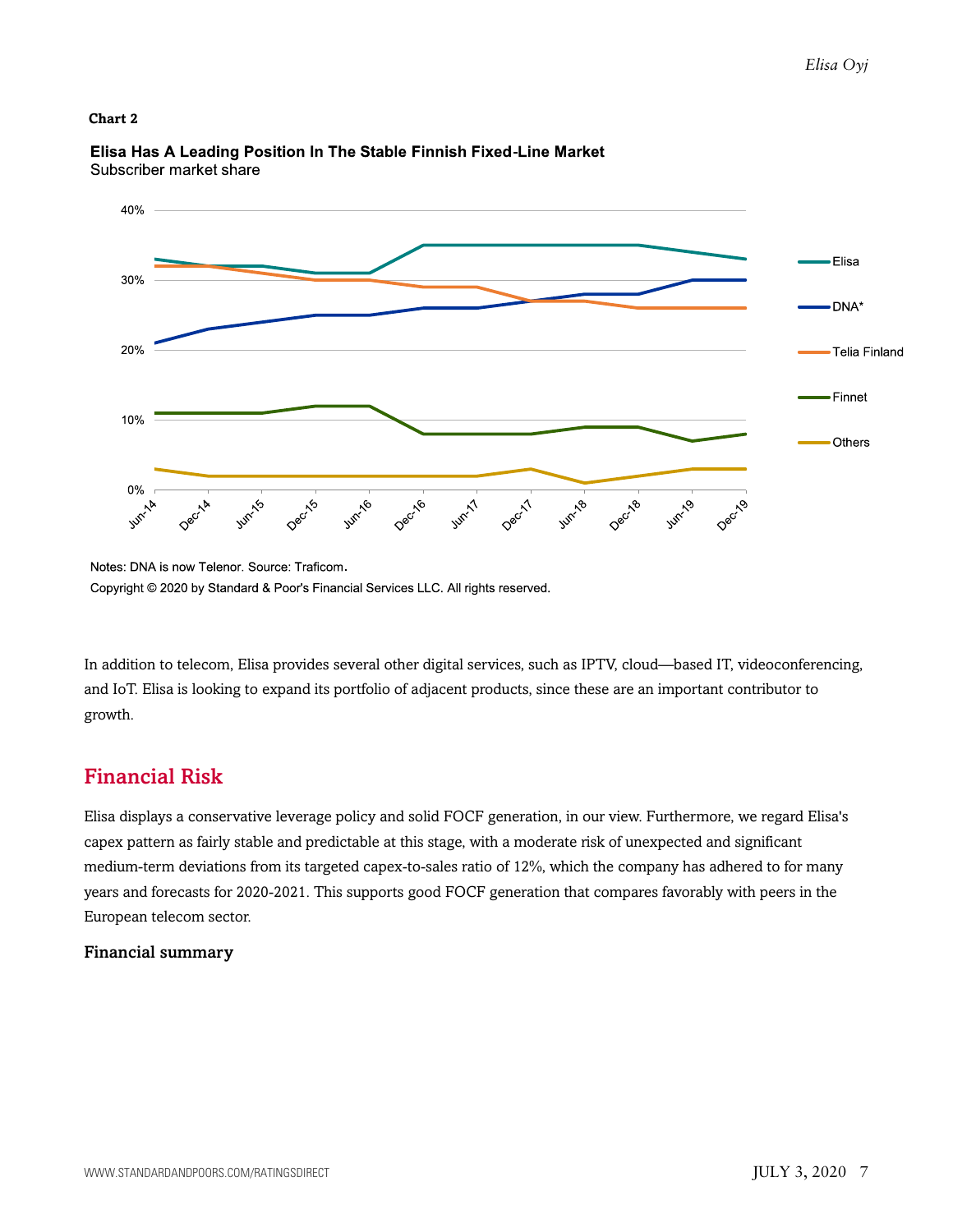#### **Table 2**

#### Elisa Oyj--Financial Summary

#### **Industry sector: Diversified telecom**

|                                    |         | --Fiscal year ended Dec. 31-- |         |         |         |
|------------------------------------|---------|-------------------------------|---------|---------|---------|
|                                    | 2019    | 2018                          | 2017    | 2016    | 2015    |
| (Mil. $\epsilon$ )                 |         |                               |         |         |         |
| Revenue                            | 1,843.5 | 1,831.5                       | 1,787.4 | 1,635.7 | 1,569.5 |
| <b>EBITDA</b>                      | 663.0   | 670.2                         | 641.5   | 599.5   | 562.3   |
| Funds from operations (FFO)        | 569.6   | 576.1                         | 551.7   | 507.0   | 481.8   |
| Interest expense                   | 22.9    | 30.2                          | 29.1    | 28.1    | 29.4    |
| Cash interest paid                 | 24.4    | 25.8                          | 26.2    | 27.4    | 28.5    |
| Cash flow from operations          | 547.3   | 529.1                         | 515.0   | 507.6   | 481.4   |
| Capital expenditure                | 225.0   | 227.4                         | 246.6   | 206.1   | 194.5   |
| Free operating cash flow (FOCF)    | 322.3   | 301.7                         | 268.4   | 301.5   | 286.9   |
| Discretionary cash flow (DCF)      | 42.7    | 38.6                          | 28.8    | 78.3    | 76.6    |
| Cash and short-term investments    | 52.0    | 80.9                          | 44.3    | 44.5    | 29.1    |
| Gross available cash               | 52.0    | 80.9                          | 44.3    | 44.5    | 29.1    |
| Debt                               | 1,211.1 | 1,159.7                       | 1,226.1 | 1,240.7 | 1,069.6 |
| Equity                             | 1,150.3 | 1,126.9                       | 1,039.8 | 971.3   | 925.9   |
| <b>Adjusted ratios</b>             |         |                               |         |         |         |
| EBITDA margin (%)                  | 36.0    | 36.6                          | 35.9    | 36.7    | 35.8    |
| Return on capital (%)              | 17.2    | 17.6                          | 17.1    | 16.6    | 16.5    |
| EBITDA interest coverage (x)       | 29.0    | 22.2                          | 22.1    | 21.3    | 19.1    |
| FFO cash interest coverage (x)     | 24.3    | 23.3                          | 22.1    | 19.5    | 17.9    |
| Debt/EBITDA(x)                     | 1.8     | 1.7                           | 1.9     | 2.1     | 1.9     |
| FFO/debt (%)                       | 47.0    | 49.7                          | 45.0    | 40.9    | 45.0    |
| Cash flow from operations/debt (%) | 45.2    | 45.6                          | 42.0    | 40.9    | 45.0    |
| FOCF/debt (%)                      | 26.6    | 26.0                          | 21.9    | 24.3    | 26.8    |
| $DCF/debt$ (%)                     | 3.5     | 3.3                           | 2.3     | 6.3     | 7.2     |

#### Reconciliation

**Table 3**

#### Reconciliation Of Elisa Oyj Reported Amounts With S&P Global Ratings' Adjusted Amounts (Mil. €)

**--Fiscal year ended Dec. 31, 2019--**

#### **Elisa Oyj reported amounts**

|                                            | <b>Debt</b>              | Shareholders'<br>equity | <b>EBITDA</b> | <b>Operating</b><br>income | Interest<br>expense | <b>S&amp;P Global</b><br>Ratings'<br>adjusted<br><b>EBITDA</b> | Cash flow<br>from<br>operations | Capital<br>expenditure |
|--------------------------------------------|--------------------------|-------------------------|---------------|----------------------------|---------------------|----------------------------------------------------------------|---------------------------------|------------------------|
| Reported                                   | 1,140.5                  | 1.149.6                 | 660.8         | 395.0                      | 22.7                | 663.0                                                          | 553.9                           | 231.6                  |
| <b>S&amp;P Global Ratings' adjustments</b> |                          |                         |               |                            |                     |                                                                |                                 |                        |
| Cash taxes paid                            | $\overline{\phantom{m}}$ |                         | --            | $- -$                      | --                  | (69.0)                                                         | --                              |                        |
| Cash taxes paid: Other                     | $\hspace{0.05cm}$        | --                      |               | $- -$                      | --                  | --                                                             | $- -$                           | $- -$                  |
| Cash interest paid                         | --                       |                         |               | --                         | --                  | (24.4)                                                         | --                              | $- -$                  |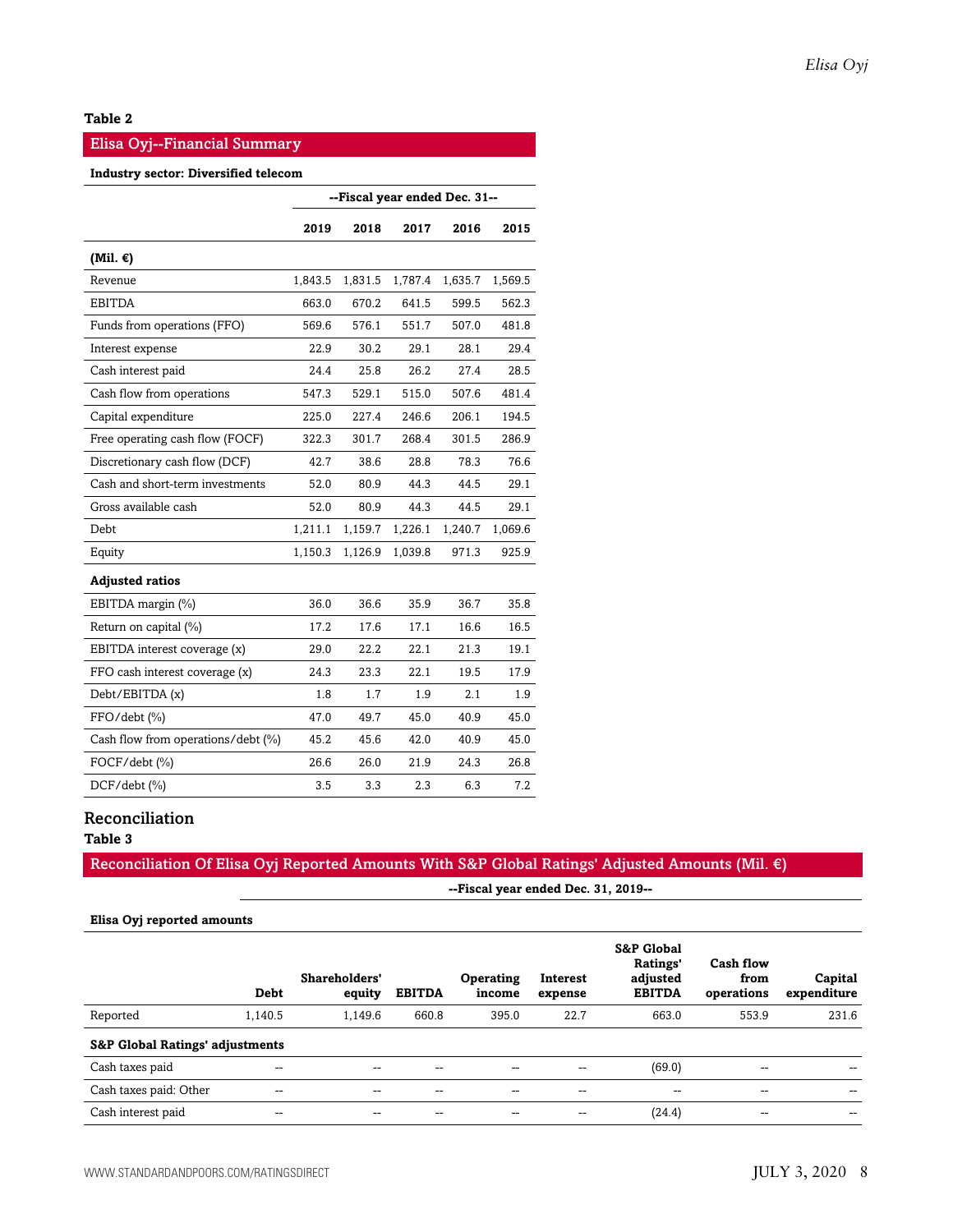#### **Table 3**

| Reconciliation Of Elisa Oyj Reported Amounts With S&P Global Ratings' Adjusted Amounts (Mil. €) (cont.) |                |     |                |                |                          |                |                  |       |
|---------------------------------------------------------------------------------------------------------|----------------|-----|----------------|----------------|--------------------------|----------------|------------------|-------|
| Reported lease liabilities                                                                              | 95.7           | --  | $\overline{a}$ | ÷÷.            | $\mathbf{u}$             | $\overline{a}$ | $\overline{a}$   |       |
| Postretirement benefit<br>obligations/deferred<br>compensation                                          | 13.0           |     | 0.3            | 0.3            | 0.2                      |                |                  |       |
| Accessible cash and liquid<br>investments                                                               | (52.0)         |     |                |                |                          |                | --               |       |
| Capitalized development<br>costs                                                                        | $\overline{a}$ | --  | (6.6)          | (2.0)          | $\overline{a}$           | $-$            | (6.6)            | (6.6) |
| Share-based<br>compensation expense                                                                     | --             | --  | 9.9            |                |                          |                |                  |       |
| Nonoperating income<br>(expense)                                                                        | --             |     | --             | 5.5            | --                       |                |                  |       |
| Noncontrolling<br>interest/minority interest                                                            | $\overline{a}$ | 0.7 | $\overline{a}$ | $\overline{a}$ |                          | --             | --               |       |
| Debt: Guarantees                                                                                        | 0.1            | --  | --             | --             | --                       |                |                  |       |
| Debt: Contingent<br>considerations                                                                      | 5.0            |     |                |                |                          |                |                  |       |
| Debt: Other                                                                                             | 8.8            | --  | --             | --             | $\overline{\phantom{a}}$ | −−             | --               |       |
| EBITDA: Gain/(loss) on<br>disposals of PP&E                                                             | --             | -−  | (1.4)          | (1.4)          |                          |                |                  |       |
| Depreciation and<br>amortization: Impairment<br>charges/(reversals)                                     | $\overline{a}$ | --  | $\sim$         | 2.2            | $\sim$                   | $-$            | $\overline{a}$   |       |
| Total adjustments                                                                                       | 70.6           | 0.7 | 2.2            | 4.6            | 0.2                      | (93.4)         | (6.6)            | (6.6) |
| <b>S&amp;P Global Ratings' adjusted amounts</b>                                                         |                |     |                |                |                          |                | <b>Cash flow</b> |       |

|          |             |         |               |             |                     |                                 | Cash flow          |                        |
|----------|-------------|---------|---------------|-------------|---------------------|---------------------------------|--------------------|------------------------|
|          | <b>Debt</b> | Equity  | <b>EBITDA</b> | <b>EBIT</b> | Interest<br>expense | <b>Funds</b> from<br>operations | from<br>operations | Capital<br>expenditure |
| Adjusted | 1.211.1     | 1.150.3 | 663.0         | 399.6       | 22.9                | 569.6                           | 547.3              | 225.0                  |

Elisa offers customers so-called equipment instalment plans to finance the cost of their mobile handsets and certain other devices. These plans qualify as captive finance operations under our criteria (see "Standard & Poor's Analytical Approach To Wireless Equipment Installment Plans," published March 30, 2016, on RatingsDirect). In line with our criteria, "The Impact Of Captive Finance Operations On Nonfinancial Corporate Issuers," published Dec. 14, 2015, we exclude captive finance operations from Elisa's consolidated financials. We do not publish our captive finance adjustments for Elisa in table 3, but we report their effect on selected credit metrics. As of Dec. 31, 2019, our captive finance adjustment resulted in improvements of about 0.2x to adjusted debt to EBITDA, approximately eight percentage points to adjusted funds from operations (FFO) to debt, and four percentage points to FOCF to debt.

## <span id="page-8-0"></span>**Liquidity**

The short-term rating is 'A-2'. We assess Elisa's liquidity as adequate because we expect its sources of liquidity will cover uses by more than 1.2x over the 12 months from Jan. 1, 2020. We note that a significant portion of Elisa's funding frequently consists of commercial paper with terms shorter than 12 months. We think that Elisa has solid relationships with banks and benefits from a generally satisfactory standing in credit markets.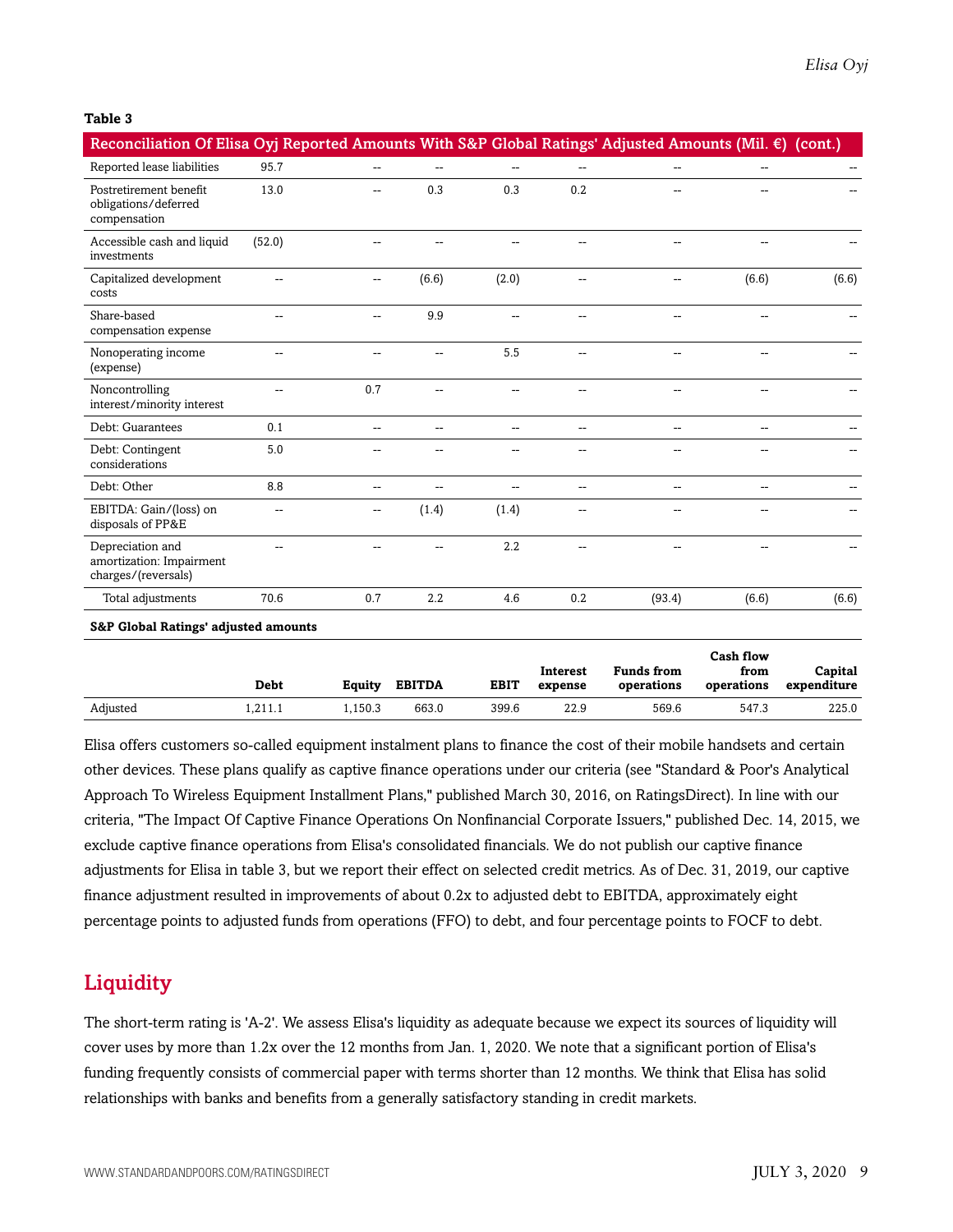#### Principal Liquidity Sources

- €300 million available under undrawn revolving credit facilities (RCFs).
- FFO of about €568 million.
- Cash on balance sheet of about €52 million.

#### Principal Liquidity Uses

- Debt maturities of €133 million in 2020 and €174 million in 2021.
- Capex of €224 million-€229 million.
- Dividends of about €273 million.
- Working capital related outflows of €10 million.

#### Debt maturities

As of Dec. 31, 2019:

- 2020: €133 million
- 2021:  $€174$  million
- $\cdot$  2023:  $\in$ 150 million
- 2024: €300 million
- Thereafter: €400 million

<span id="page-9-0"></span>Figures exclude finance leases, commercial paper, and RCFs.

## Covenant Analysis

Elisa must comply with minimum equity ratio covenants under the terms of its RCFs and bank loans. We forecast comfortable headroom of more than 30% under these covenants in the next 24 months.

## <span id="page-9-1"></span>Issue Ratings - Subordination Risk Analysis

At the end of December 2019, with the exception of lease liabilities of about €96 million, Elisa's capital structure of €1,140 million consists entirely of senior unsecured debt, of which €757.4 million is bonds, €250 million loans from financial institutions, and €133 million commercial paper. We assess the subordination risk for group-level creditors as limited and rate Elisa's senior unsecured debt at the same level as the issuer credit rating.

## <span id="page-9-2"></span>Ratings Score Snapshot

Issuer Credit Rating BBB+/Stable/A-2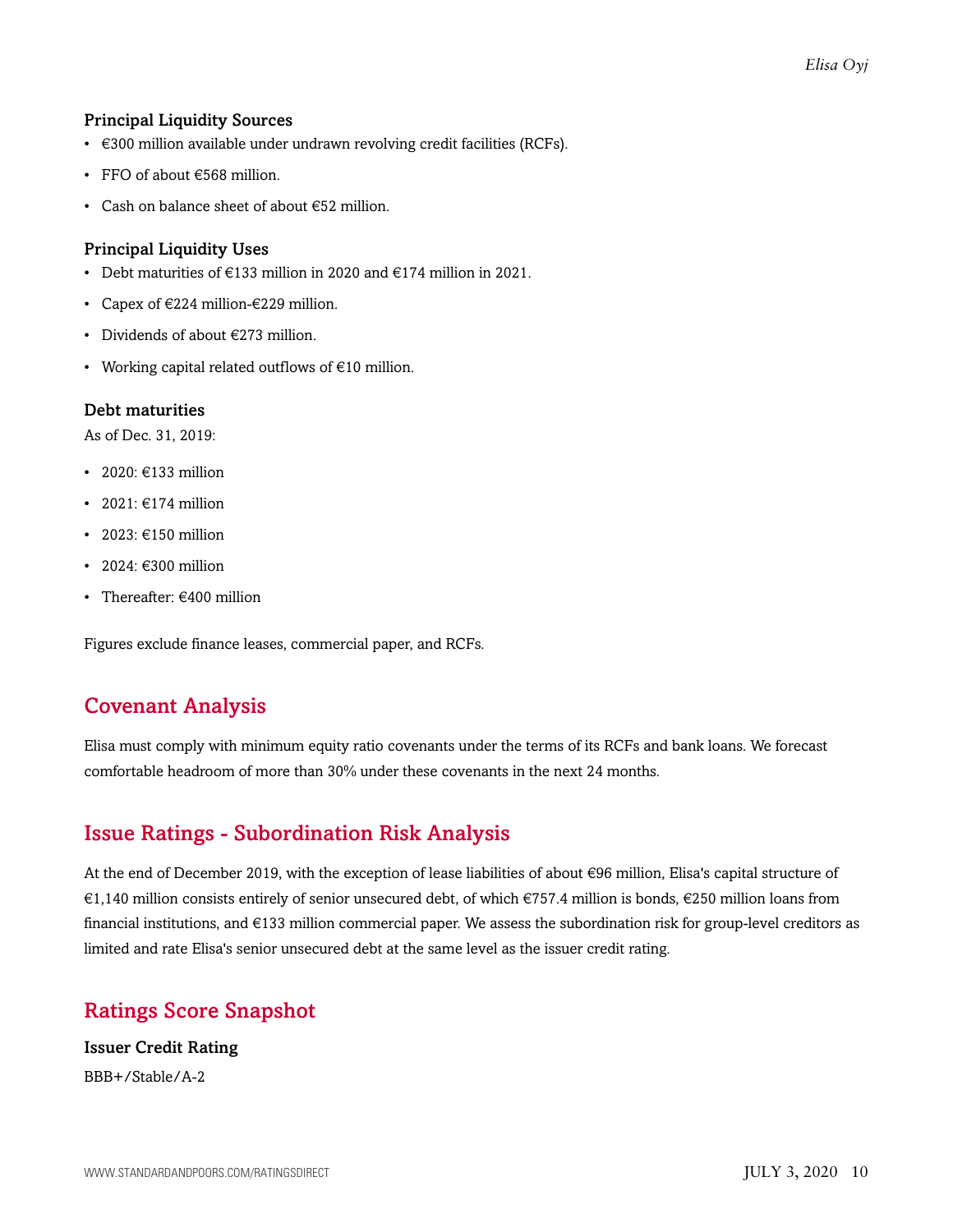#### Business risk: Satisfactory

- **Country risk:** Very low
- Industry risk: Intermediate
- Competitive position: Satisfactory

#### Financial risk: Modest

• Cash flow/leverage: Modest

#### Anchor: bbb+

#### **Modifiers**

- Diversification/portfolio effect: Neutral (no impact)
- Capital structure: Neutral (no impact)
- Financial policy: Neutral (no impact)
- Liquidity: Adequate (no impact)
- Management and governance: Satisfactory (no impact)
- <span id="page-10-0"></span>• Comparable rating analysis: Neutral (no impact)

### Related Criteria

- Criteria | Corporates | General: Corporate Methodology: Ratios And Adjustments, April 1, 2019
- Criteria Corporates General: Reflecting Subordination Risk In Corporate Issue Ratings, March 28, 2018
- General Criteria: Guarantee Criteria, Oct. 21, 2016
- Standard & Poor's Analytical Approach To Wireless Equipment Installment Plans, March 30, 2016
- The Impact Of Captive Finance Operations On Nonfinancial Corporate Issuers, Dec. 14, 2015
- Criteria | Corporates | General: Methodology And Assumptions: Liquidity Descriptors For Global Corporate Issuers, Dec. 16, 2014
- Criteria | Corporates | Industrials: Key Credit Factors For The Telecommunications And Cable Industry, June 22, 2014
- General Criteria: Methodology: Industry Risk, Nov. 19, 2013
- General Criteria: Country Risk Assessment Methodology And Assumptions, Nov. 19, 2013
- Criteria | Corporates | General: Corporate Methodology, Nov. 19, 2013
- General Criteria: Methodology: Management And Governance Credit Factors For Corporate Entities And Insurers, Nov. 13, 2012
- General Criteria: Use Of CreditWatch And Outlooks, Sept. 14, 2009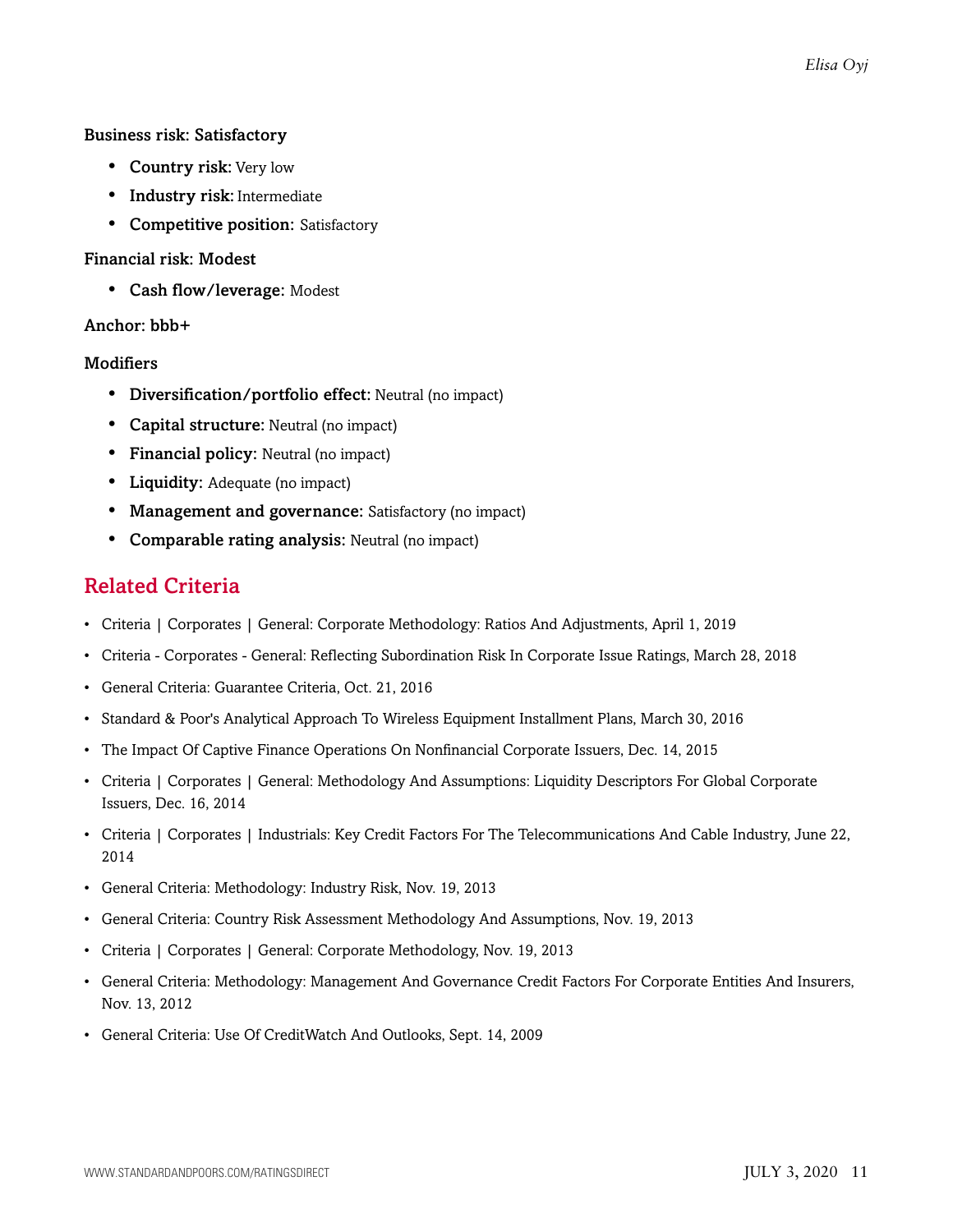## <span id="page-11-0"></span>Related Research

• COVID-19: EMEA Telecoms Will Prevail, But Not Completely Unscathed, April 6, 2020

| <b>Business And Financial Risk Matrix</b> |           |                               |              |             |            |                  |  |  |  |  |
|-------------------------------------------|-----------|-------------------------------|--------------|-------------|------------|------------------|--|--|--|--|
|                                           |           | <b>Financial Risk Profile</b> |              |             |            |                  |  |  |  |  |
| <b>Business Risk Profile</b>              | Minimal   | <b>Modest</b>                 | Intermediate | Significant | Aggressive | Highly leveraged |  |  |  |  |
| Excellent                                 | $aaa/aa+$ | aa                            | $a+/a$       | $a-$        | bbb        | bbb-/bb+         |  |  |  |  |
| Strong                                    | aa/aa-    | $a+/a$                        | $a$ -/bbb+   | bbb         | $bb+$      | bb               |  |  |  |  |
| Satisfactory                              | $a/a-$    | $bbb +$                       | bbb/bbb-     | $bbb-/bb+$  | bb         | $b+$             |  |  |  |  |
| Fair                                      | bbb/bbb-  | bbb-                          | $bb+$        | bb          | bb-        | b                |  |  |  |  |
| Weak                                      | $bb+$     | $bb+$                         | bb           | bb-         | $b+$       | $b/b$ -          |  |  |  |  |
| Vulnerable                                | bb-       | bb-                           | $bb-7b+$     | $b+$        | b          | $b-$             |  |  |  |  |

\*Unless otherwise noted, all ratings in this report are global scale ratings. S&P Global Ratings' credit ratings on the global scale are comparable across countries. S&P Global Ratings' credit ratings on a national scale are relative to obligors or obligations within that specific country. Issue and debt ratings could include debt guaranteed by another entity, and rated debt that an entity guarantees.

#### **Additional Contact:**

Industrial Ratings Europe; Corporate\_Admin\_London@spglobal.com